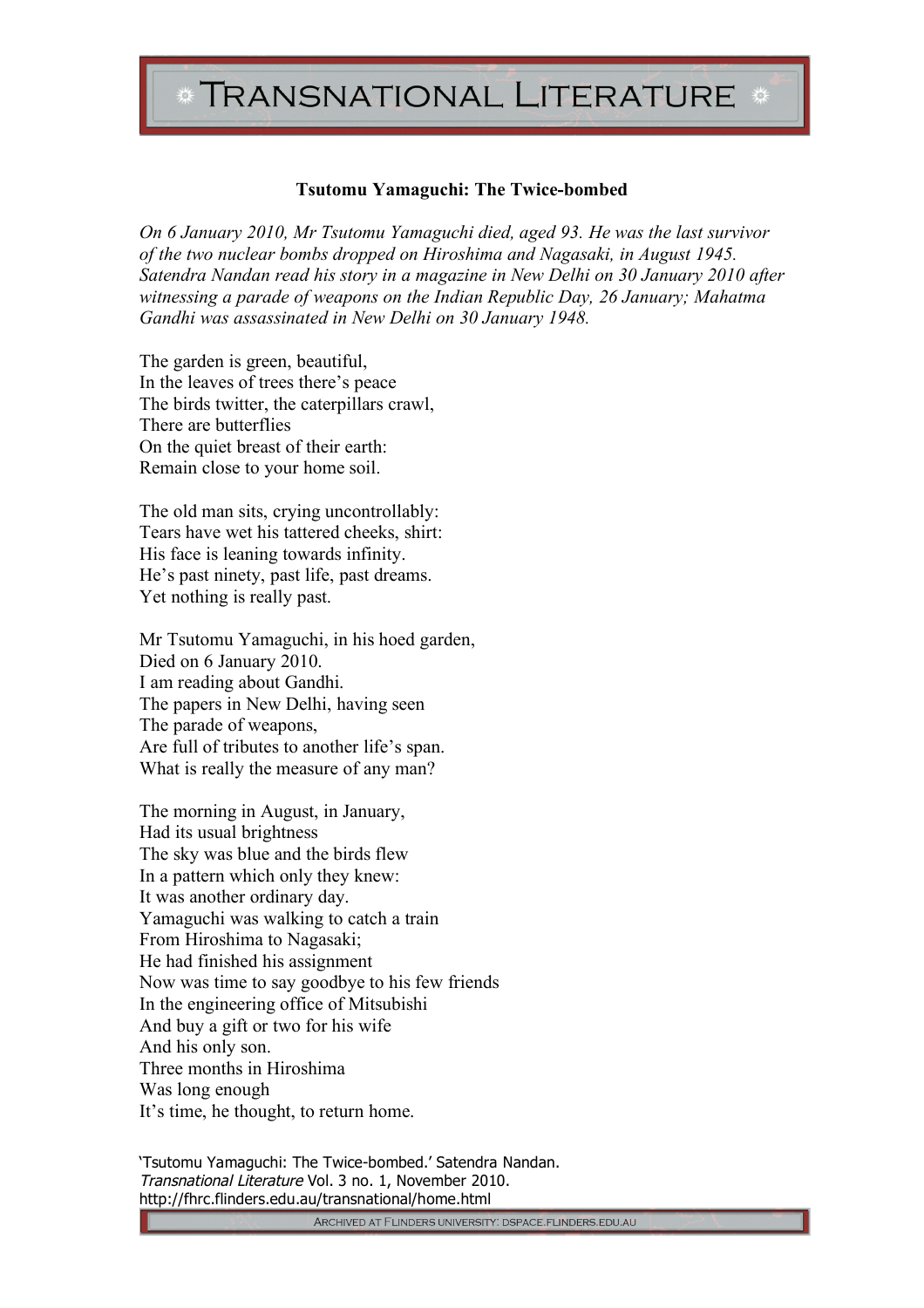Across the green potato fields He walked: Sometimes Life can be just crossing a green field. In the clear blue sky, a plane hovered, Circled the city, Two white parachutes mushroomed Yamaguchi saw them fall Before he fell, faced burned, Flesh a molten monstrosity.

He remembered the flash: white magnesium light; I have become Death, declared the red sun. Krishna-Christ, Buddha-Gandhi are One.

He lay in the burnt potato fields, bleeding, Feeling the soft earth beneath his melting skin; It's reported he was two miles from The epicenter of the first atom bomb Dropped on the heart beats of a city And a very young man.

He was burnt, eardrums ruptured, But he still made his way to that railway station To catch the train to Nagasaki.

He crossed the river On the raft of human remains Floating, burnt, broken: dead. Like corpses in the Ganges.

Years later, he told the school children: On the bridge of inhumanity On the raft of human debris, He had reached the other side.

The old man wept uncontrollably The children simply stared at his crying face.

He reached Nagasaki, just in time, To report to his office. For a nation at war with the world and itself Weapons are necessary like evil.

 'Tsutomu Yamaguchi: The Twice-bombed.' Satendra Nandan. Transnational Literature Vol. 3 no. 1, November 2010. http://fhrc.flinders.edu.au/transnational/home.html